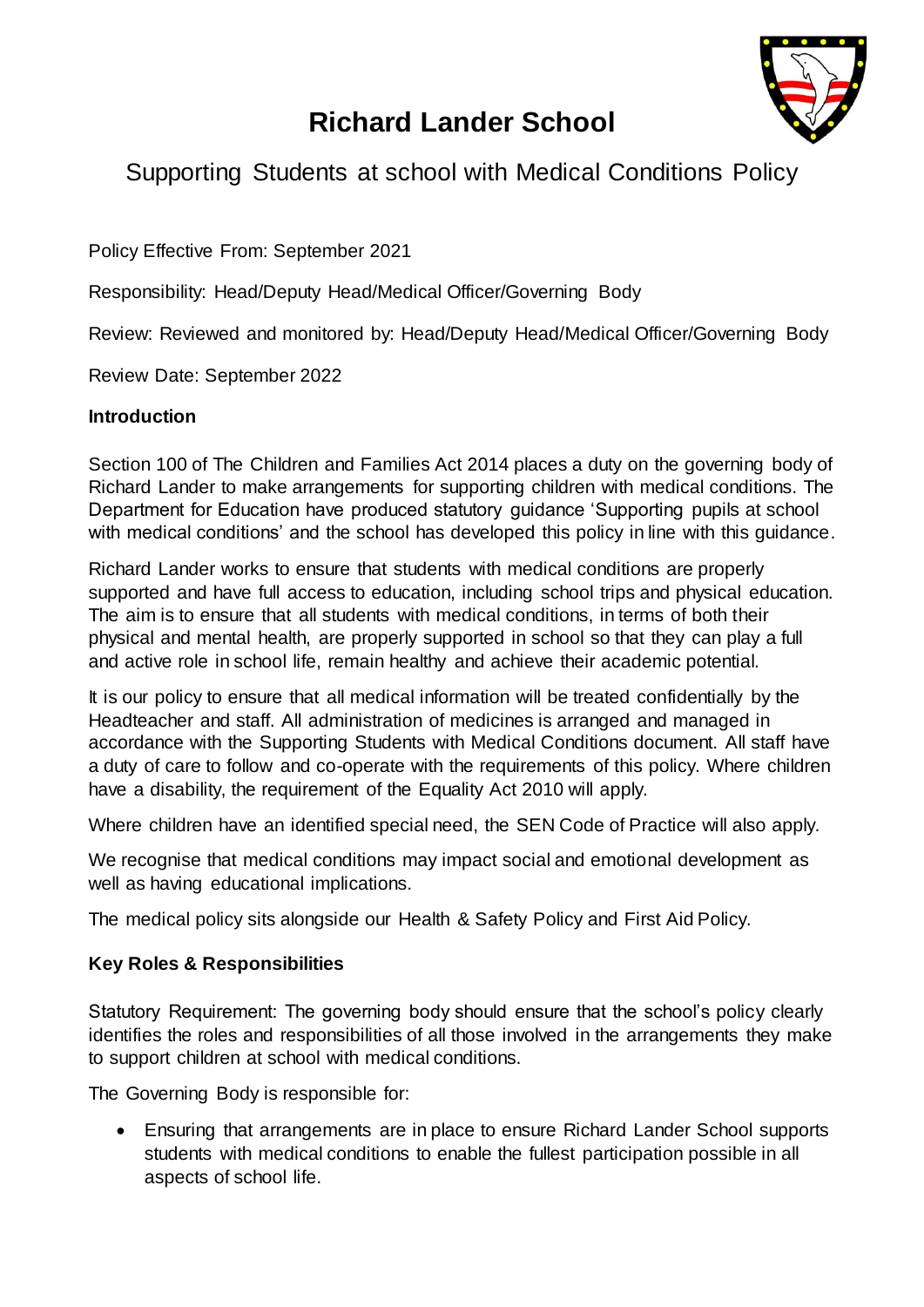- Ensuring that support is focussed on the needs of each student and how their medical condition impacts on their school life.
- Ensuring that no student with a medical condition is denied admission or is prevented from taking up a place because arrangements for their medical condition have not been made.
- Ensuring that the Safeguarding needs of other students are not put at risk on the admission of a student with a medical condition that could be detrimental to the health of others, for example, potential transfer of infectious diseases.
- Ensuring that the policy for supporting students with medical conditions is reviewed regularly and is readily accessible to parents and staff.
- Ensuring there is a named person who has overall responsibility for policy implementation.
- Ensuring that there is a clear policy which sets out the procedures to be followed whenever the school is notified that a student has a medical condition, when a student with a medical condition is transferring in and out of the school and the reintegration procedure for students returning to school following a long term medical absence.
- Ensure members of school staff are able to access information and other teaching support materials as needed.

The Deputy Head is responsible for:

- Ensuring the policy for supporting students with a medical condition is reviewed annually.
- Ensuring that all aspects of the policy for supporting students with a medical condition is adhered to and implemented by the medical, pastoral and safeguarding teams working in partnership with outside agencies as required.
- Ensuring all staff are sufficiently trained to implement the policy.
- Ensuring that the medical room is fully operational on a day to day basis.
- Performance management of the school medical officer.
- Ensure that Individual Healthcare Plans are kept confidentially and capture the key information that is required about a student's condition.
- Ensure that individual healthcare plans are reviewed annually.

Teachers and Support Staff are responsible for:

- Raising any concerns regarding a student's medical condition with a member of the medical team.
- Taking into consideration any requirements within the classroom to support a student with a medical condition as set out in their Individual Healthcare Plan.
- Undertaking training as required by the medical team, for any student with a medical condition whether they are supervising them on or off site.

The School Medical Team is responsible for: Providing care and first aid treatment to all members of school community. This includes:

- Working in partnership with students, parents, carers, school staff and relevant multiprofessional agencies.
- Responsibility for the day to day running of the Medical Room.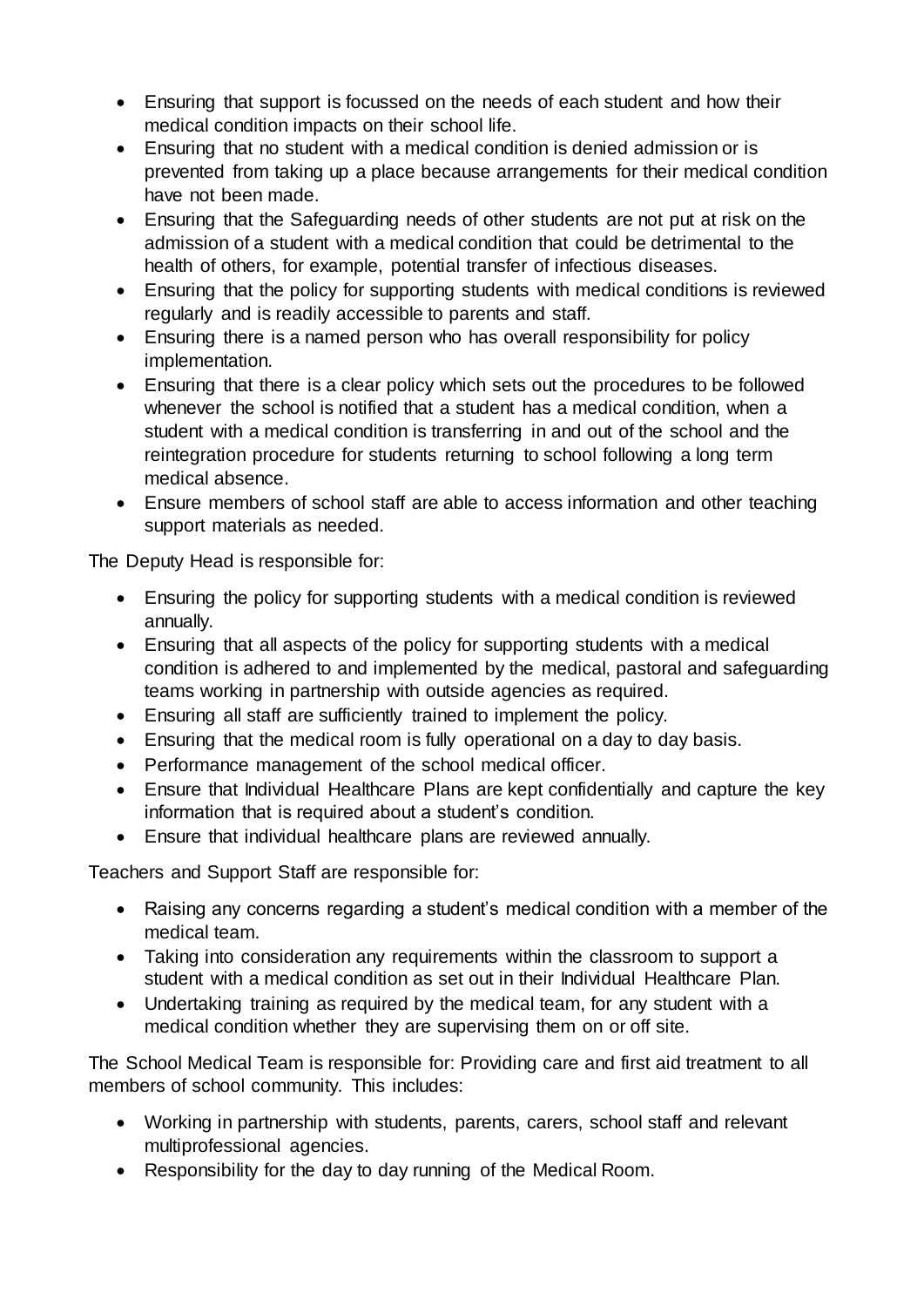- Assessing signs and symptoms of childhood injuries, acute and chronic illnesses and their likely impact on student safety within the school setting.
- Recording and disseminating health related information regarding students' medical conditions accurately and safely.
- Evaluating and updating Individual Healthcare Plans.
- Providing health-related training, risk assessments and advice for students and staff, in order for students to access all educational opportunities (including full school attendance and curriculum learning; sports activities, and day or residential trips).
- Updating school medical policies and procedures as needed / yearly.
- A commitment that all relevant staff will be made aware of the student's health condition
- Cover arrangements in the case of staff absence or staff turnover to ensure someone is always available.

Parents/carers are responsible for:

- Providing the school with sufficient and up-to-date information about their child's medical needs. They may in some cases be the first to notify the school that their child has a medical condition.
- Parents are key partners and should be involved in the development and review of their child's individual healthcare plan, and may be involved in its drafting. They should carry out any action they have agreed to as part of its implementation, e.g. provide medicines and equipment and ensure they or another nominated adult are contactable at all times.

Students are responsible for:

- Providing information about how their condition affects them.
- Being fully involved in discussions about their medical support needs and contribute as much as possible to the development of, and comply with, their individual healthcare plan.
- Being sensitive to the needs of those with medical conditions.

Other healthcare professionals, including GPs and paediatricians, are responsible for:

- Notifying the Medical Officer when a child has been identified as having a medical condition that will require support at school.
- Providing advice on developing individual healthcare plans.
- Specialist local health teams may be able to provide support in schools for children with particular conditions (e.g. asthma, diabetes, epilepsy).

#### **Local Arrangements**

#### **Identifying children with health conditions**

Statutory Requirement: The Governing body will ensure that the policy sets out the procedures to be followed whenever a school is notified that a student has a medical condition.

We will aim to identify children with medical conditions on entry to the school by collaborative working arrangements with parents/ carers. In addition, we will identify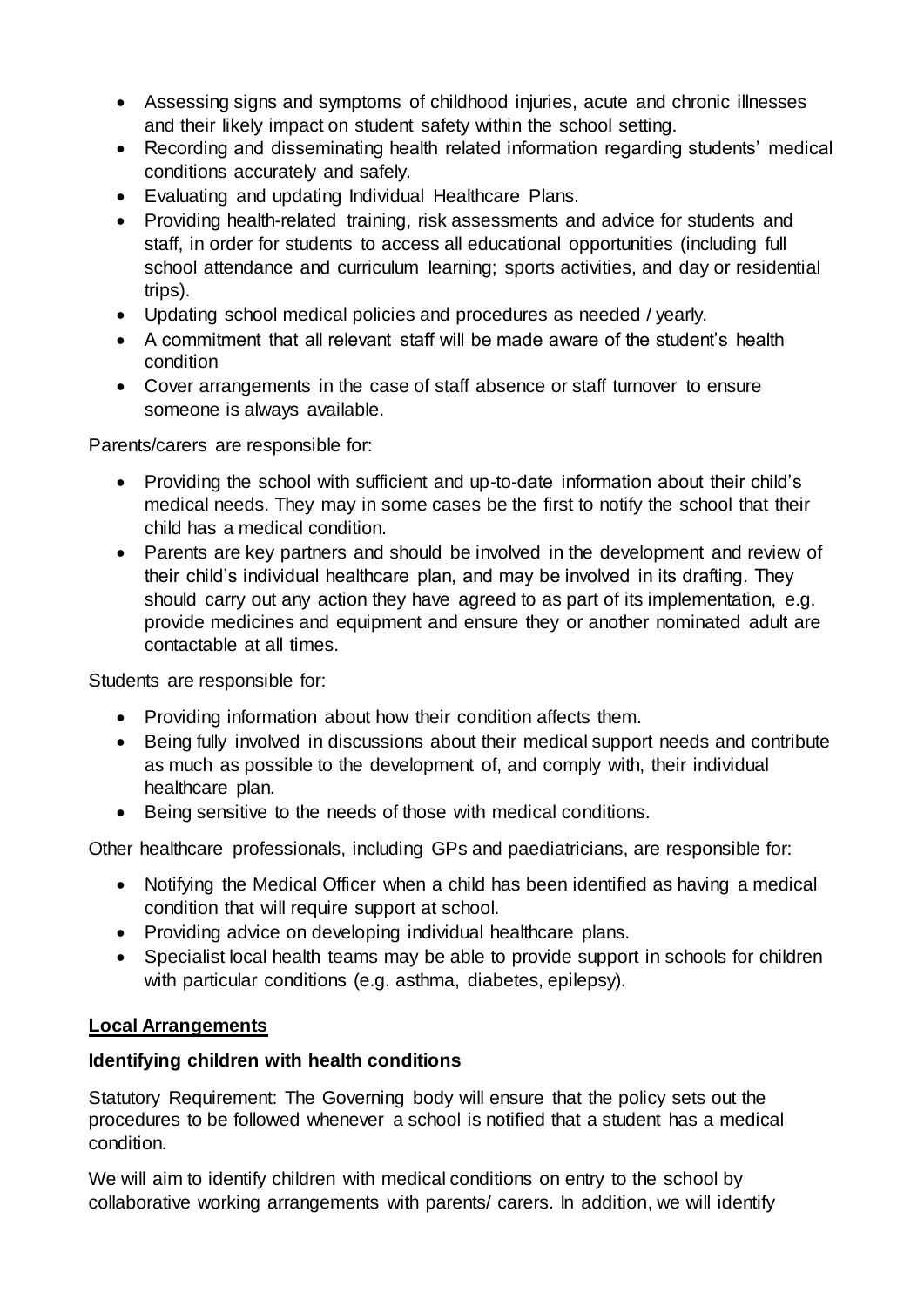students with medical conditions through liaison with the Cornwall School Nurse Service and information obtained from School Entry documentation, to ensure that we have appropriate arrangements in place prior to the child commencing at the school to support them accordingly.

We also identify children through liaison with other health care professionals e.g. Specialist nurses, GPs etc. Where a formal diagnosis is awaited, or is unclear, we will plan to implement arrangements to support the child, based on the current evidence available for their condition. We will ensure that every effort is made to involve some formal medical evidence and consultation with the parents.

Our Medical and transition team, will contact all Partner Primaries in April of Year 6 to obtain information on all known medical conditions of students to be transferred to ensure transitional arrangements are in place and arrangements are made for any staff training or support. These arrangements are in place for the start of the relevant new term.

Where students transfer mid-year, every effort will be made to ensure that arrangements are put in place within two weeks.

Our SENDCO will liaise with the medical team to support students with complex medical condition on their Education, Health and Care (EHC) plan. Individual Healthcare plans are then created for each student with complex medical conditions.

Medical conditions are those with potential need for medical input whilst in school, either on a short or long term basis and include conditions such as moderate and severe asthma, diabetics, severe allergies, heart conditions, epilepsy and other chronic illnesses.

Richard Lander School will not always wait for a formal diagnosis before providing support to students. In cases where a student's medical condition is unclear, or where there is a difference of opinion, judgements will be needed about what support to provide based on the available evidence. This would normally involve some form of medical evidence and consultation with parents. Where evidence conflicts, investigation will ensue to ensure whether some degree of challenge may be necessary to ensure that the right support can be put in place.

#### **Individual Healthcare Plans (IHP)**

Statutory Requirement: The Governing body will ensure that the school's policy covers the role of individual healthcare plans, and who is responsible for their development in supporting children at school with medical conditions.

We recognise that Individual Healthcare Plans are recommended in particular where conditions fluctuate or where there is a high risk that emergency intervention will be needed, and are likely to be helpful in the majority of other cases, especially where medical conditions are long term and complex. However, not all children will require one. The school, healthcare professional and parent / carer will agree based on evidence when an individual healthcare plan would be inappropriate or disproportionate.

Where children require an individual healthcare plan it will be the responsibility of the school medical team to work with parents and relevant healthcare professionals to write the plan.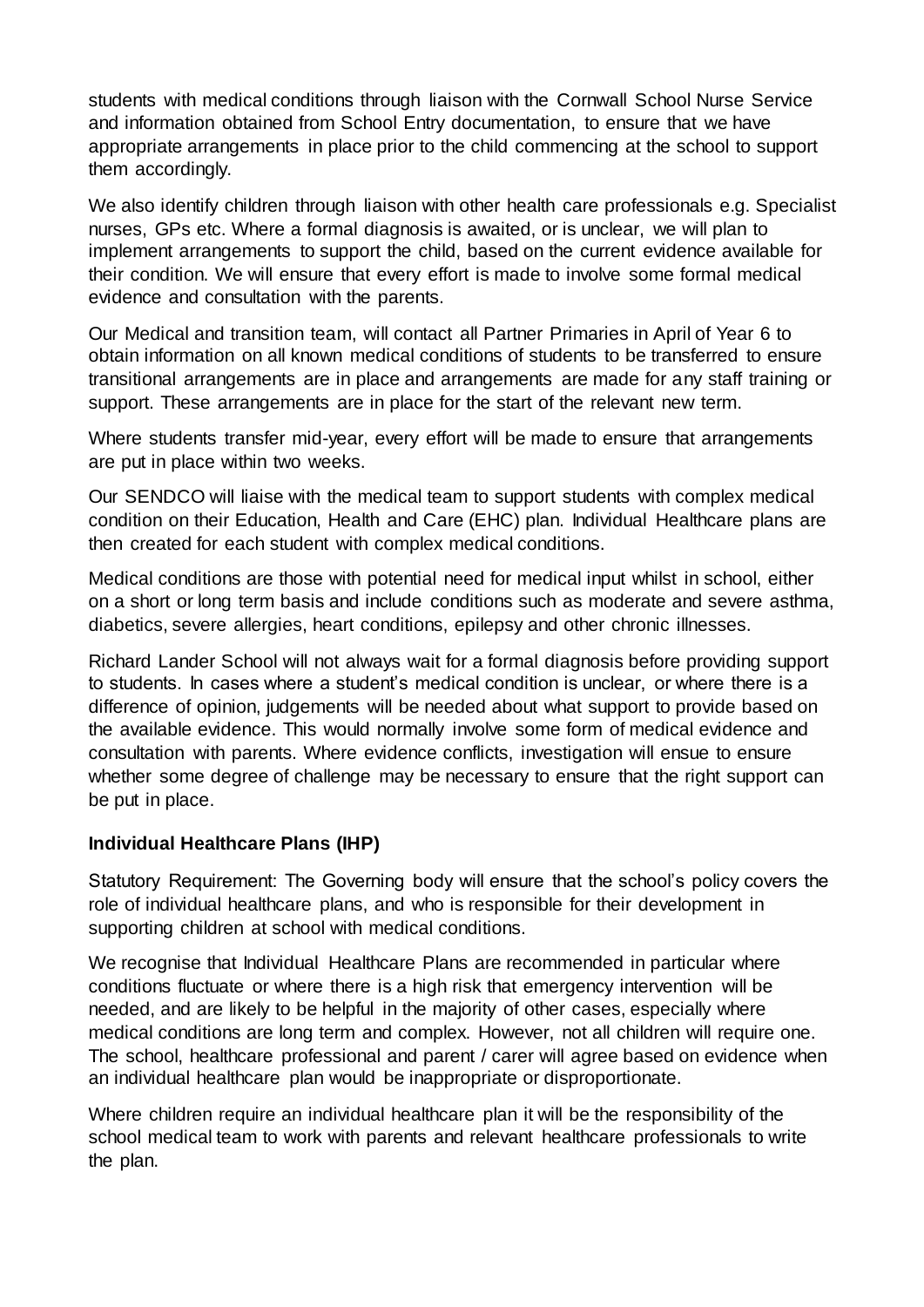A healthcare plan (and its review) may be initiated in consultation with the parent/carer, by a member of school staff or by a healthcare professional involved in providing care to the student. The medical team will work in partnership with the parents/carer, and a relevant healthcare professional e.g. school, specialist or children's community nurse, who can best advise on the particular needs of the student to draw up and/or review the plan. Where a student has a special educational need identified in a statement or Educational Health Care (EHC) plan, the individual healthcare plan will be linked to or become part of that statement or EHC plan.

We may also refer to the flowchart contained within the document 'Process for identifying children with a health condition' for identifying and agreeing the support a child needs and then developing the individual healthcare plan.

We have referenced the individual healthcare plan template produced by the DfE to personalise our IHP.

If a child is returning following a period of hospital education or alternative provision (including home tuition), we will work with the Local Authority and education provider to ensure that the individual healthcare plan identifies the support the student will need to reintegrate effectively.

Where students are under the care of a medical professional, we ask that we are included in the distribution list for reports generated.

**The governing body should ensure that all plans are reviewed at least annually or earlier if evidence is presented that the student's needs have changed. Plans shall be developed with the student's best interests in mind and ensure that the school assesses and manages the risks to the student's education, health and social wellbeing and minimise disruption.** 

**When deciding what information should be recorded on individual healthcare plans, the governing body shall consider the following:**

- The medical condition, its triggers signs, symptoms and treatments.
- The student's resulting needs.
- How absence will be managed.
- The level of support needed particularly if a student self manages their medication.
- Who needs information about the student's condition in the school and what additional training is required.
- Written permission from parents/carers for medication to be administered by staff or self-administered by the student during school hours.
- What to do in an emergency

#### **Staff training**

All new staff and cover staff will be inducted on the policy when they join the school through the medical team. All training will be in agreement with healthcare professionals.

Records of training will be stored on Staff records.

All nominated staff will be provided awareness training on the school's policy for supporting students with medical conditions which will include what their role is in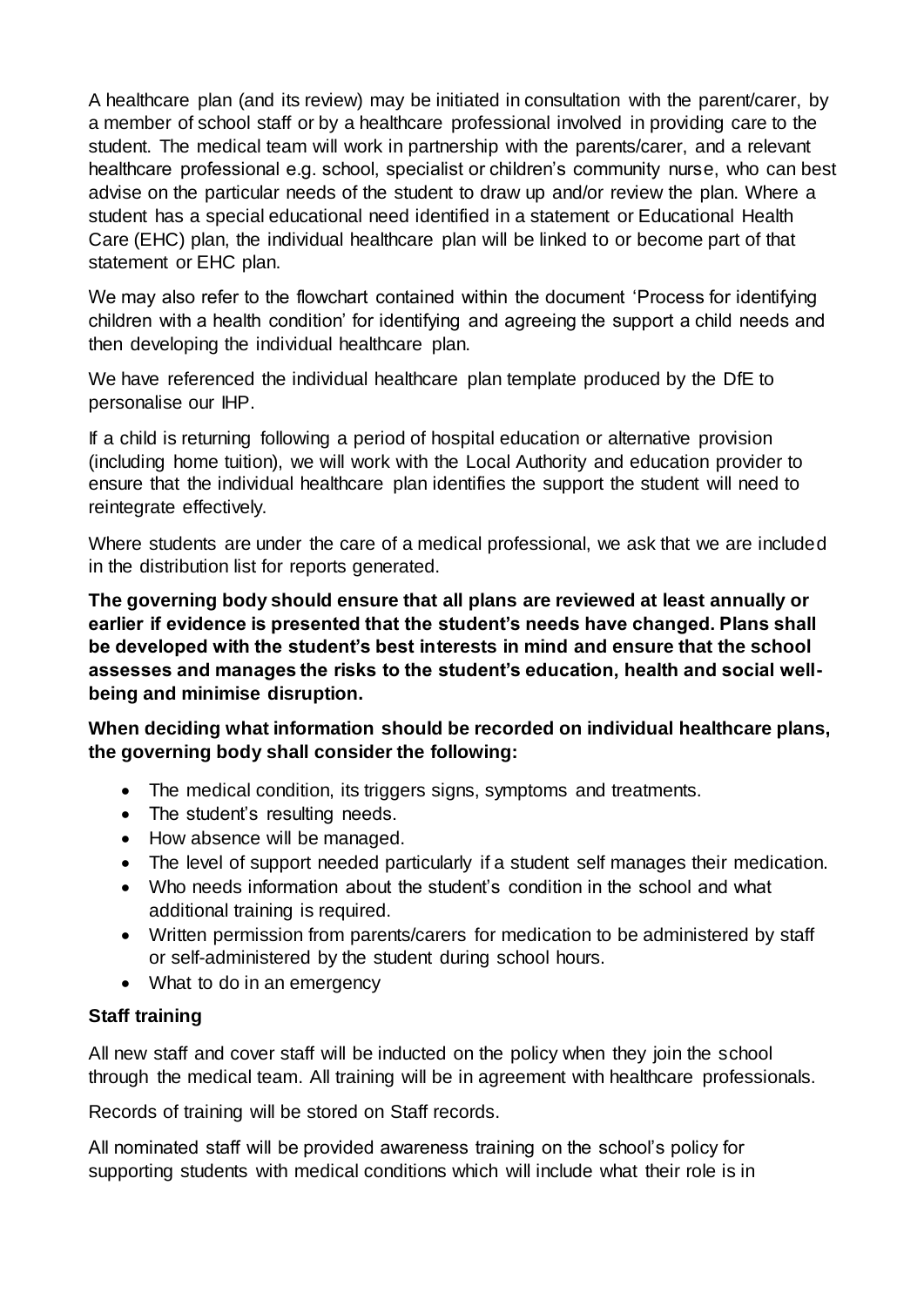implementing the policy. This training will be carried out annually and will be provided to staff by the medical team.

Where required we will work with the relevant healthcare professionals to identify and agree the type and level of training required and identify where the training can be obtained from. This will include ensuring that the training is sufficient to ensure staff are competent and confident in their ability to support children with medical conditions. The training will include preventative and 6 emergency measures so that staff can recognise and act quickly when a problem occurs and therefore allow them to fulfil the requirements set out in the individual healthcare plan.

Any training undertaken will form part of the overall training plan for the school and refresher awareness training will be scheduled at appropriate intervals agreed with the relevant healthcare professional delivering the training.

A staff training record will be completed to document the type of awareness training undertaken, the date of training and the competent professional providing the training. The training is dependent on the needs of the students in the staff's care e.g. classroom, around site, on trips – on and off site.

The training will include how to deal with an emergency situations, how to administer treatment e.g. inhaler, epi-pen and how to notify parents and emergency services.

#### **The student's role for those with IHP that self-administrate medicines**

Where possible and in discussion with parents, students that are competent will be encouraged to take responsibility for managing their own medicines and procedures. This will be recorded in their individual healthcare plan. The healthcare plan will reference what will happen should a student who self-administers refuse to take their medication (this will normally be informing the parent/carer at the earliest opportunity). This usually only applies to medicines such as insulin, adrenalin (e.g. auto injectors) and asthma inhalers.

Where possible we will endeavour to ensure that students can carry their own medicines and relevant devices or have easy access to allow for quick self-medication. We will agree with relevant healthcare professionals/parent the appropriate level of supervision required and document this in their healthcare plan.

If a student refuses to take medicine or carry out a necessary procedure, staff should not force them to do so, but follow the procedure agreed in the individual healthcare plan. Parents will be informed so that alternative options can be considered.

#### **Managing medicines on School Premises**

The administration of medicines is the overall responsibility of the parents/carers. Where clinically possible we will encourage parents to ask for medicines to be prescribed in dose frequencies which enable them to be taken outside of school hours. However, the medical team are responsible for ensuring students are supported with their medical condition whilst on site, therefore this may include managing medicines where it would be detrimental to a student's health or school attendance not to do so.

We will not give prescription or non-prescription medicines to a child under 16 without their parent's/carers written consent (the Medication Consent Form will be used to record this), except in exceptional circumstances where the medicine has been prescribed to the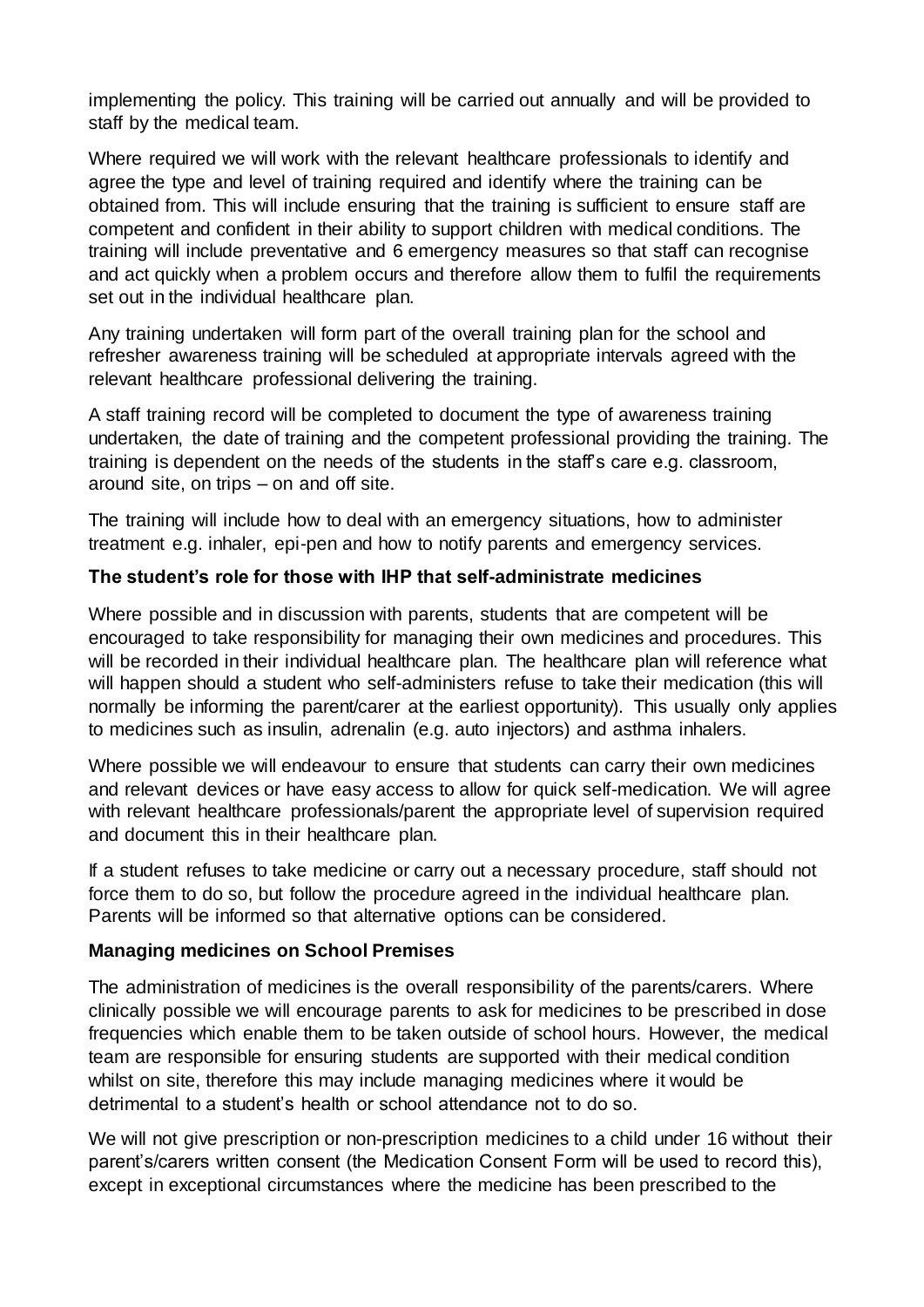student without the knowledge of the parents. In such cases, we will make every effort to encourage the student to involve their parents while respecting their right to confidentiality.

A documented tracking system to record all medicines received in and out of the premises is in place, using the medication consent form, and the record of medication issued (recorded on SIMS).

The name of the student, dose, expiry time of last dose and shelf life dates will be checked before medicines are administered.

The 7Rs of medicine administration will be followed. Before administration, the following checks will be made: right student; right medication; right dose; right route; right time; right reason; right documentation. This is based on the Nursing and Midwifery Council Standards for Medicines Management (2015).

On occasions where a student refuses to take their medication the parents/carers will be informed at the earliest available opportunity.

We will only accept prescribed medicines that are in date, labelled, provided in the original container as dispensed by the pharmacist and include instructions for administration, their dosage and storage. Insulin is the exception, which must still be in date but will generally be available to schools inside an insulin pen or a pump, rather than its original container.

Students who are able to use their own inhalers themselves are encouraged to carry it with them. If the student is too young or immature to take personal responsibility for their inhaler, the medical team should make sure that it is stored in a safe but readily accessible place, and clearly marked with the student's name.

Controlled drugs will be securely stored in a metal non-portable container which only named staff will have access to. We will ensure that the drugs are easily accessible in an emergency situation. A record will be kept of any doses used and the amount of the controlled drug held in school. There may be instances where it is deemed appropriate for a student to administer their own controlled medication. This would normally be at the advice of a medical practitioner. Where an individual student is competent to do so and following a risk assessment, we may allow them to have prescribed controlled drugs on them with monitoring arrangements in place.

We will only administer non-prescribed medicines that are in the original packaging with written consent on the "Medication Consent Form" e.g. eye drops, Feminax, Gaviscon, cough medicine. This will also only be on a short term basis (Where the school have concerns they will seek further guidance from their link School Nurse).

Medication Consent Forms are available on the school website.

It is our policy (with reference to the RCN policy) to give age appropriate doses of paracetamol, ibuprofen and anti-histamine to secondary age students as described on the packet, if written consent from the parents has been received in advance of administration. This is usually through the medical consent completed during transition to Richard Lander School. We will check with the student that they have not previously taken any medication containing paracetamol or ibuprofen within the preceding 4 hours.

The Medical Officer has paracetamol, ibuprofen and antihistamine preparations in school to eliminate the need for students to bring these onto the school site.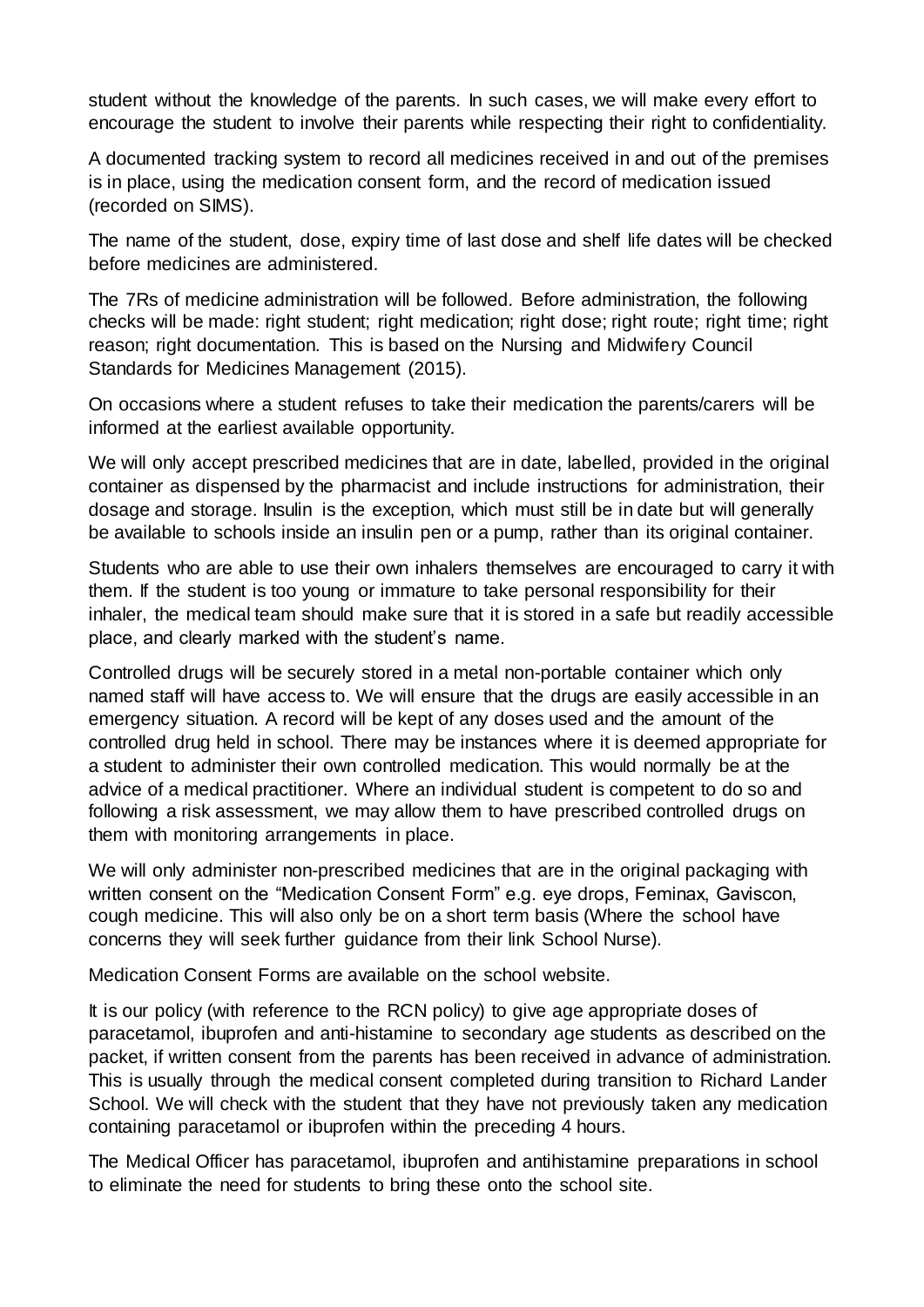We will never administer aspirin to any student under 16 years old unless prescribed by a doctor.

All other pain relief medicine will not be administered without first checking maximum dosages and when previously taken.

We will always notify parents through the diary to inform them that medication has been administered in school.

Emergency medicines will be stored in a safe location in the medical room but not locked away to ensure they are easily accessible in the case of an emergency.

Types of emergency medicines include:

- Injections of adrenaline for acute allergic reactions
- Inhalers for asthmatics
- Glucose gel and quick acting glucose drinks and snacks for diabetic hypoglycaemia

Other emergency medication i.e. Rectal diazepam or Buccal Midazolam for major seizures will be stored in accordance with the normal prescribed medicines procedures (see storage section).

#### **Storage**

All medication other than emergency medication will be stored safely in a locked cabinet.

Where medicines need to be refrigerated, they will be stored in a refrigerator in a clearly labelled airtight container.

Students will be made aware of where their medicines are at all times and be able to access them immediately where appropriate. Where relevant they should know who holds the key to the storage facility.

Medicines such as asthma inhalers, blood glucose testing meters and adrenaline pens will always be readily available to students and not locked away. We will also ensure that they are readily available when outside of the school premises or on school trips.

Storage of medication whilst off site will be maintained at an appropriate temperature and secure. There will be appropriately trained staff present to administer day to day and emergency medication and copies of individual health care plans will be taken off site to ensure appropriate procedures are followed.

#### **Disposal**

It is the responsibility of the parents/carers to dispose of their child's medicines. It is our policy to return any medicines that are no longer required including those where the date has expired to the parents/carers. Parents/carers will be informed of this when the initial agreements are made to administer medicines. Medication returned to parent/ carers will be documented on the "Medication Tracking form".

Sharps boxes will be in place for the disposal of needles. Collection and disposal of these will be arranged locally.

#### **Medical Accommodation**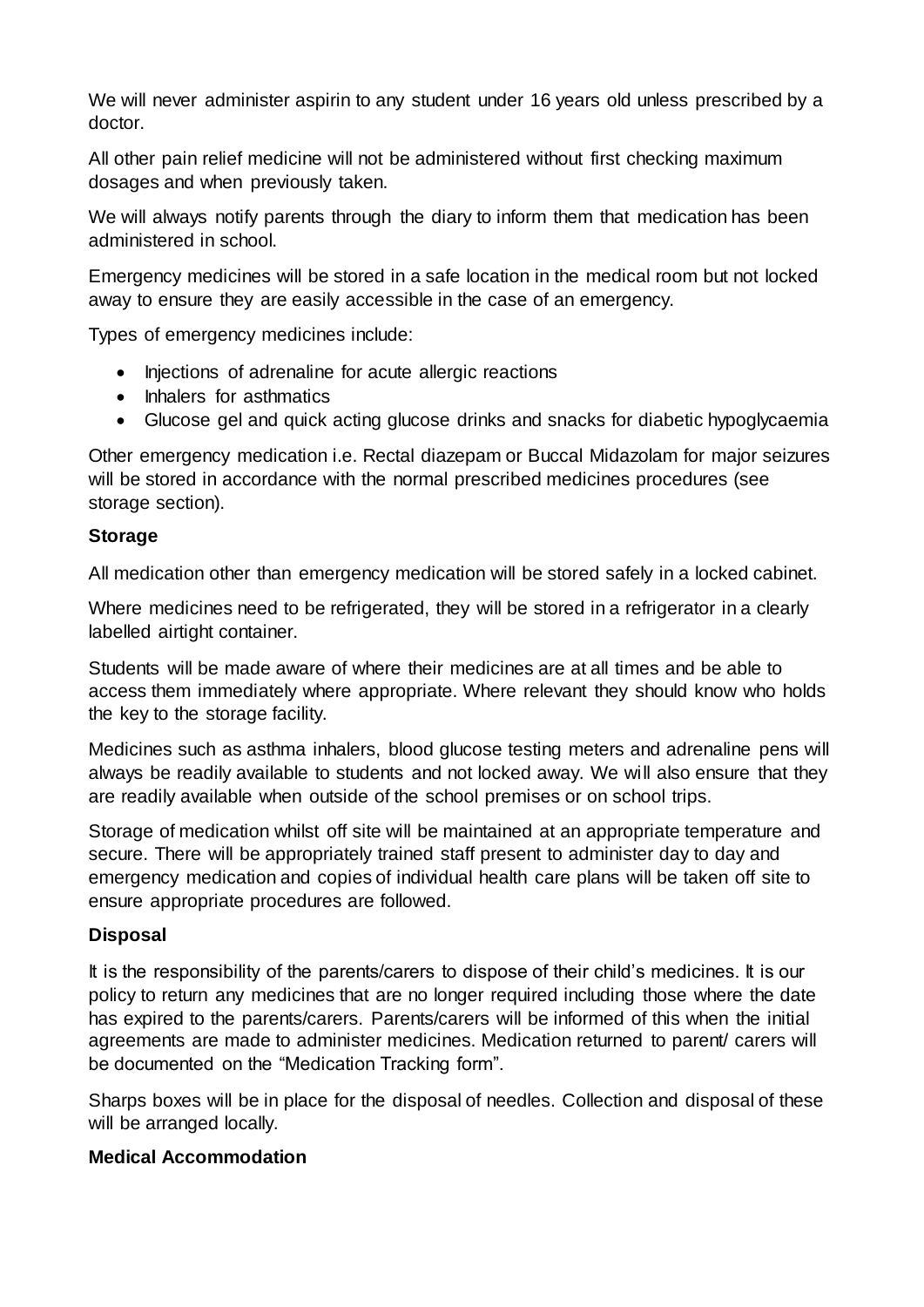The medical room will be used for all medical administration/treatment purposes. The location/room will be made available between the hours of 8.45am to 3.30pm. Students with non-emergency medical issues after 1pm (the end of lesson 4) should not visit the medical room, but report to student reception. Students with non-emergency medical issues after 2.25 (the start of lesson 5) should wait for parental advice when they return home following Lesson 5. This will allow the medical team time to ensure all facilities and records are up-to-date.

#### **Record keeping**

A record of what has been administered including how much, when and by whom, will be recorded on a 'record of prescribed medicines' form and daily medication form. The form will be kept on file.

Parents will have been informed of any possible side effects of over the counter medicines as part of the consent process. The Medical Officer will inform parents if there are any concerns regarding amounts of medication being requested or any unwanted or side effects of any medication students have been prescribed or requested to take in school.

A record of medicine administered will also be recorded in the student diary.

# **Emergency Procedures**

Where a student has an individual healthcare plan, this will clearly define what constitutes an emergency and provide a process to follow. All relevant staff will be made aware of the emergency symptoms and procedures. We will ensure other students in the school know what to do in the event of an emergency i.e. informing a teacher immediately if they are concerned about the health of another student.

Where a child is required to be taken to hospital, a member of staff will stay with the student until their parents/carers arrives, this includes accompanying them to hospital by ambulance if necessary (taking any relevant medical information, care plans etc that the school holds).

#### **Day trips/off site activities**

We will ensure that teachers are aware of how a student's medical condition will impact on their participation in any off-site activity or day trip, but we will ensure that there is enough flexibility for all students to participate according to their own abilities with any reasonable adjustments.

We will consider what reasonable adjustments we might make to enable students with medical conditions to participate fully and safely on visits. We will carry out a risk assessment so that planning arrangements take account of any steps needed to ensure that students with medical conditions are included. We will consult with parents, students and relevant healthcare professionals to ensure that students can participate safely.

#### **Other issues for consideration**

# **Safeguarding**

Our Medical Officer is Level 3 Safeguarding trained as well as operating within the school's safeguarding framework. The Medical Officer reports to the Designated Safeguarding Lead and works in close partnership with the safeguarding team where necessary.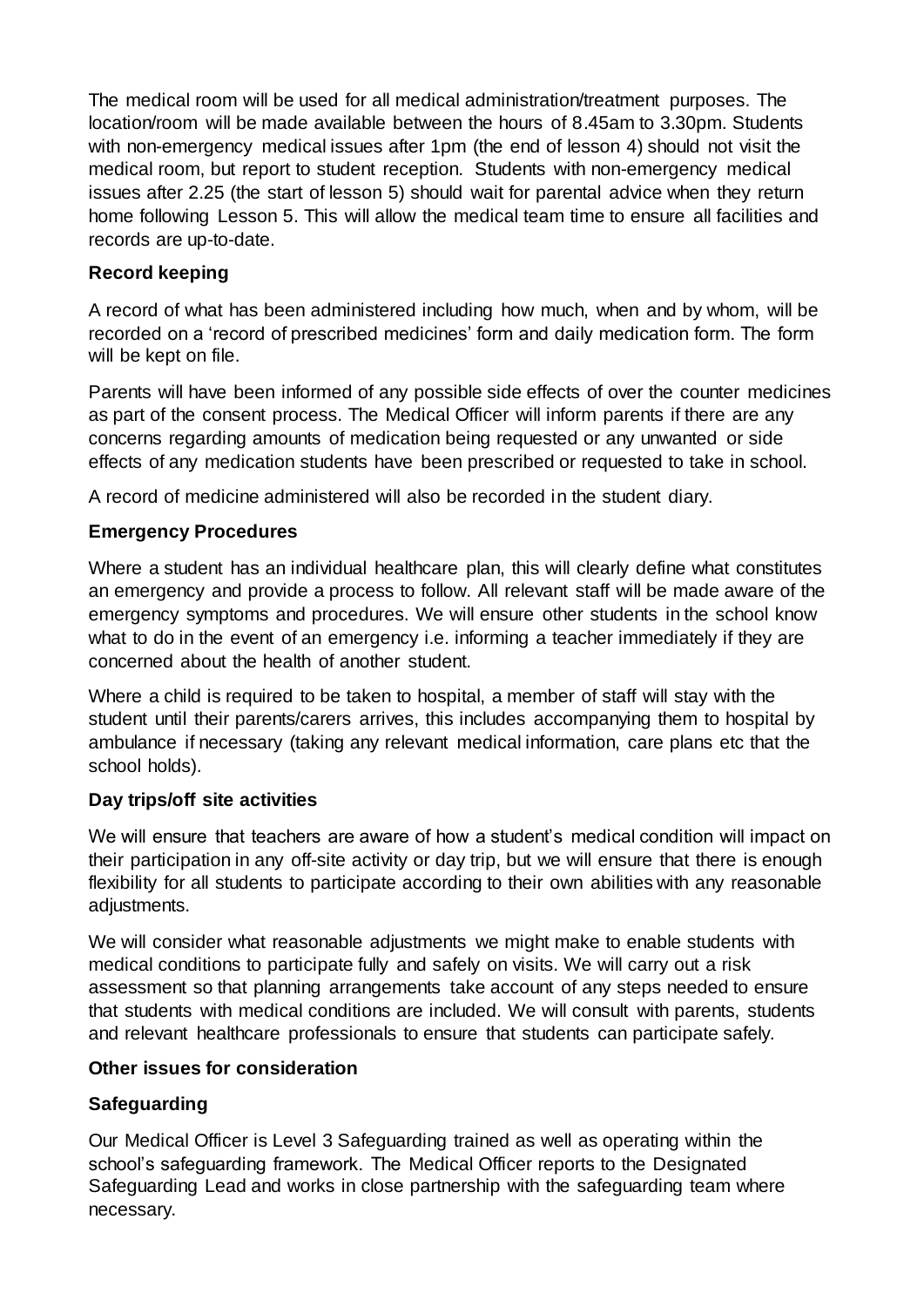#### **Asthma**

Richard Lander School holds a small supply of asthma inhalers for emergency use. The Department of Health has published a protocol which provides further information. We follow tis for guidance for storage, safe administration and documentation of this medicine.

#### **Home to school transport**

Richard Lander School, along with parents work with transport providers to ensure they are aware of a student's individual healthcare plan and what it contains, especially in respect of emergency situations.

#### **Defibrillators**

An AED or defibrillator is a machine used to give an electric shock when a person's heart has stopped beating normally. When this happens, early basic life support and defibrillation can markedly increase a person's chance of survival.

Richard Lander School has a defibrillator as part of its First Aid equipment. It is located on the inside wall of the Medical Office, near Main Reception. It is checked monthly by the Medical Officer. All First-Aid trained staff have received training on Basic Life Support and the safe use of defibrillators and are able to promote these techniques more widely in school to both teachers and students. The DfE guide for Schools on AED's (2015) is followed with regard to our defibrillator in school.

#### **Fractures**

All students with confirmed fractures that are not supported by a full cast are at risk of further injury by being in school. In consultation with parents these students are advised not to attend school until they have had a follow up appointment and a full cast applied. The Risk Assessment form should be completed on return to school.

Exceptions to this are upper arm/shoulder fractures which do not require immobilizing in a cast, fingers, toes and small bone fractures of the hand or foot.

When a student attends school with a fracture, Medical will inform all staff who teach the student and ask that they be allowed to leave class 5 minutes early with a buddy to reduce the risk of further injury.

#### **Use of crutches or walking boots**

Students attending school requiring crutches or walking boots to aid mobility must be risk assessed by Medical. A Risk Assessment Form must be completed.

Crutches or walking boots are only to be used in school if issued by a health professional. Students must have been shown how to use the stairs by a physiotherapist in order to use the stairs in school.

Students who have not been shown how to use the stairs or deemed unsafe by a physiotherapist must use the lift where available. If classrooms are not accessible by a lift provision will be made to move the class onto the ground floor or for the student to go to the LRSC and have work provided by the class teacher.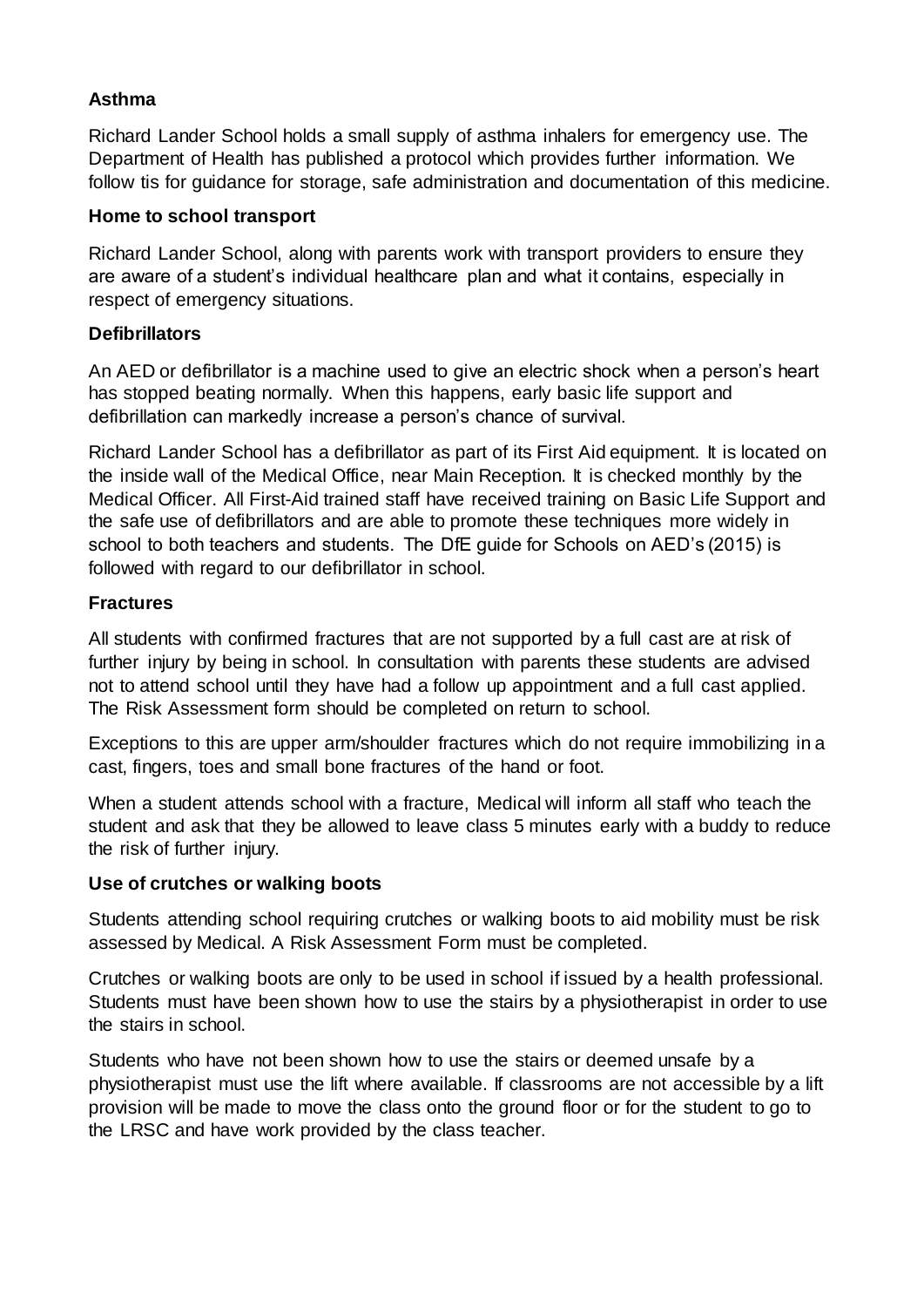Medical will inform all staff involved in teaching the student of their mobility status, to reduce the risk of further injury they will be able to leave lesson 5 minutes early with a buddy to help with bags, doors, lift etc.

#### **Infection Control**

Infectious illnesses such as diarrhoea and vomiting are often seen in school settings. In order to avoid the spread of such illnesses, students with these symptoms are asked to stay at home until 48 hours after the last episode of vomiting or diarrhoea. This is based on the recommendations in the Guidance on infection control in schools and childcare settings (Public Health England 2014 version 2). This document is also referenced for other common childhood illnesses such as impetigo; hand, foot and mouth and chickenpox.

#### **Nuts in school and Food Allergies**

We have a large number of students with mild food allergies and a smaller number with life threatening allergies or anaphylaxis. All such students are identified through data collected from feeder schools and from parents who inform us of their children's medical conditions usually when joining the school. Care plans are completed for all students with a moderate or severe allergy with details of the allergy, foods to be avoided, medication to be given and whether the reaction is life threatening. Students who carry auto-injectors are asked to carry one device on them and to keep a spare one in the unlocked medical room cupboard. This is following good practice for schools as identified by the Anaphylaxis campaign [\(www.anaphylaxis.org.uk\).](http://www.anaphylaxis.org.uk/)

We are currently not a "nut free" school as nut bans are discouraged in much of the allergy literature; as they are impossible to ban completely and monitor (www.anaphylaxis.org.uk). However, staff receive 1-2 yearly awareness training on how to recognise and deal with all types of allergic, including anaphylactic reactions. Where students with moderate or severe allergies go off site for day, sports or residential trips a medical risk assessment if completed and emergency medication and care plans accompany them.

We have written a Management plan for students with Food Allergy in the DT Department.

# **Unacceptable practice**

Staff are expected to use their discretion and judge each student's individual healthcare plan on its merits, it is not generally acceptable practice to:

- Prevent students from easily accessing their inhalers and medication and administering their medication when and where necessary;
- Assume that every student with the same condition requires the same treatment;
- Ignore the views of the student or their parents; or ignore medical evidence or opinion (although this may be challenged);
- Send students with medical conditions home frequently or prevent them from staying for normal school activities, including lunch, unless this is specified in their individual healthcare plans;
- If a student becomes ill, send them to the school office or medical room unaccompanied or with someone unsuitable;
- Penalise students for their attendance record if their absences are related to their medical condition, e.g. hospital appointments;